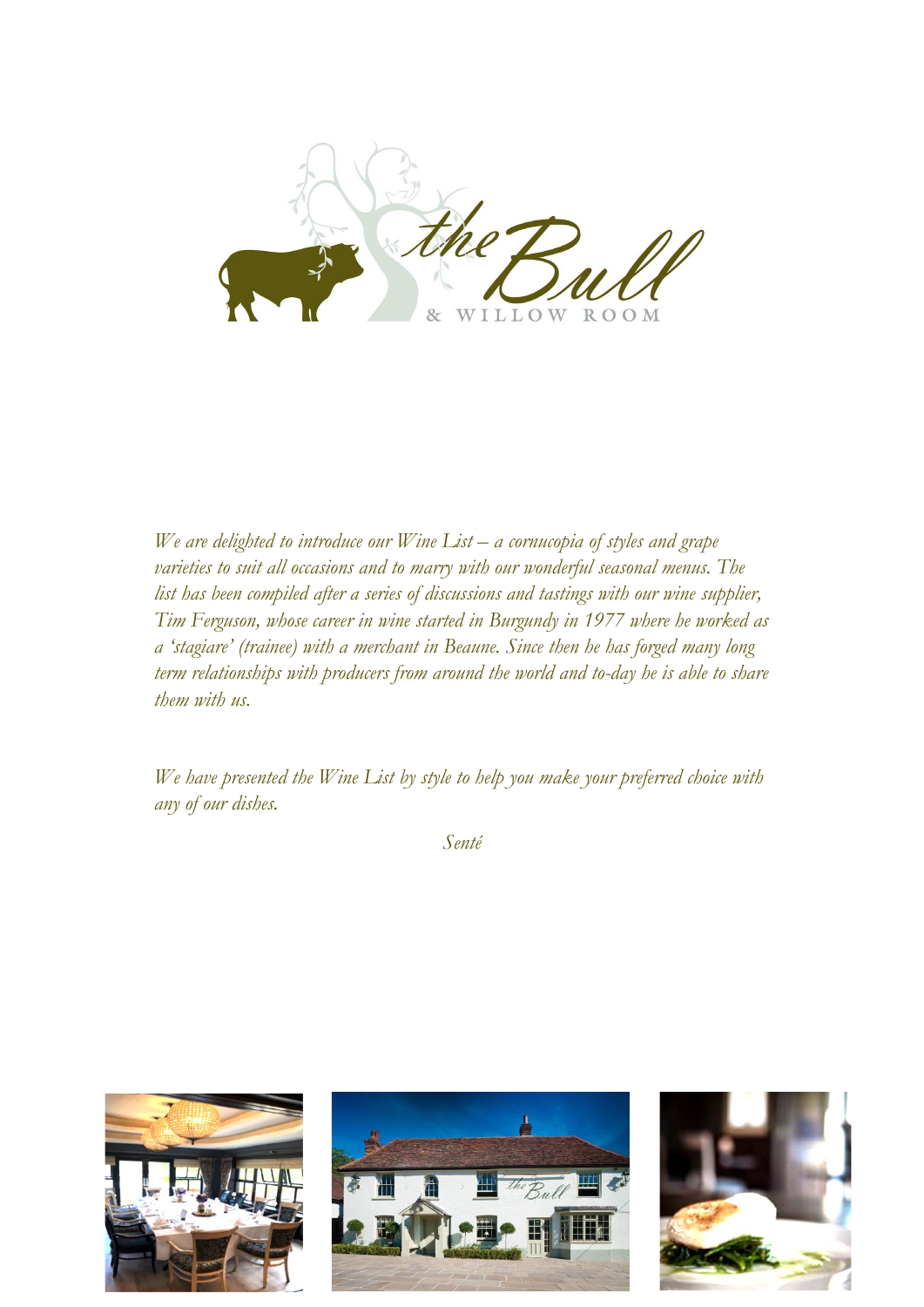## **WHITES**

| 2.               | <b>FRESH DRY WHITE</b><br>Pinot Grigio, Sentina, Italy                  | 125ml<br>$\sqrt{4.50}$ | 175ml<br>f(5.25)             | 250ml<br>f(6.95)                         | Bottle<br>f(19.95) |
|------------------|-------------------------------------------------------------------------|------------------------|------------------------------|------------------------------------------|--------------------|
| <b>20.</b>       | <b>FRUITY AROMATIC DRY WHITES</b><br>Sauvignon Blanc, Los Pastos, Chile |                        |                              | $f(4.50)$ $f(5.25)$ $f(6.95)$ $f(19.95)$ |                    |
| 21.<br>Australia | Murphys Big Rivers Unoaked Chardonnay, Trentham Estate,                 |                        | $f(4.50 \t f(5.50 \t f(7.25$ |                                          | $\sqrt{20.95}$     |
| 23.              | Sauvignon Blanc, Honu, Marlborough, New Zealand.                        | $\sqrt{5.75}$          | $\angle 7.00$                | f(9.25)                                  | $f$ 26.95          |

|                      | <b>ROSÉ</b>                                 |  |                                          |  |
|----------------------|---------------------------------------------|--|------------------------------------------|--|
| <b>MEDIUM</b><br>75. | Zinfandel Blush, Hilmar Springs, California |  | $f(4.50)$ $f(5.25)$ $f(6.95)$ $f(19.95)$ |  |
| <b>DRY</b><br>76.    | Pinot Grigio Rosé, Sentina, Italy           |  | $f(4.50)$ $f(5.25)$ $f(6.95)$ $f(19.95)$ |  |

|     | <b>REDS</b>                                                            |                                                                                  |                                          |                     |
|-----|------------------------------------------------------------------------|----------------------------------------------------------------------------------|------------------------------------------|---------------------|
| 91. | LIGHT & BRIGHT REDS<br>Shiraz, Roos Estate, Western Cape, South Africa |                                                                                  | $f(4.50)$ $f(5.25)$ $f(6.95)$ $f(19.95)$ |                     |
| 92. | Merlot, Los Pastos, Central Valley, Chile                              |                                                                                  | $f(4.50)$ $f(5.25)$ $f(6.95)$            | f <sub>.19.95</sub> |
| 93. | Tempranillo, Trencalos, Estralina, Spain                               | $\textit{\textbf{4.4.65}}$ $\textit{\textbf{4.5.75}}$ $\textit{\textbf{4.7.50}}$ |                                          | $\angle 21.50$      |
| 95. | Malbec, Para Dos, Mendoza, Argentina                                   | $\textit{f}_14.75$ $\textit{f}_25.95$ $\textit{f}_17.75$                         |                                          | $\sqrt{22.50}$      |

## **SPARKLING & CHAMPAGNE**

| 210. Di Maria Prosecco, Veneto, Italy | 125ml<br>$\sqrt{5.95}$ $\sqrt{27.95}$ | Bottle |
|---------------------------------------|---------------------------------------|--------|
| 213. H Blin NV Brut Champagne, France | $\angle 9.00 \angle 44.00$            |        |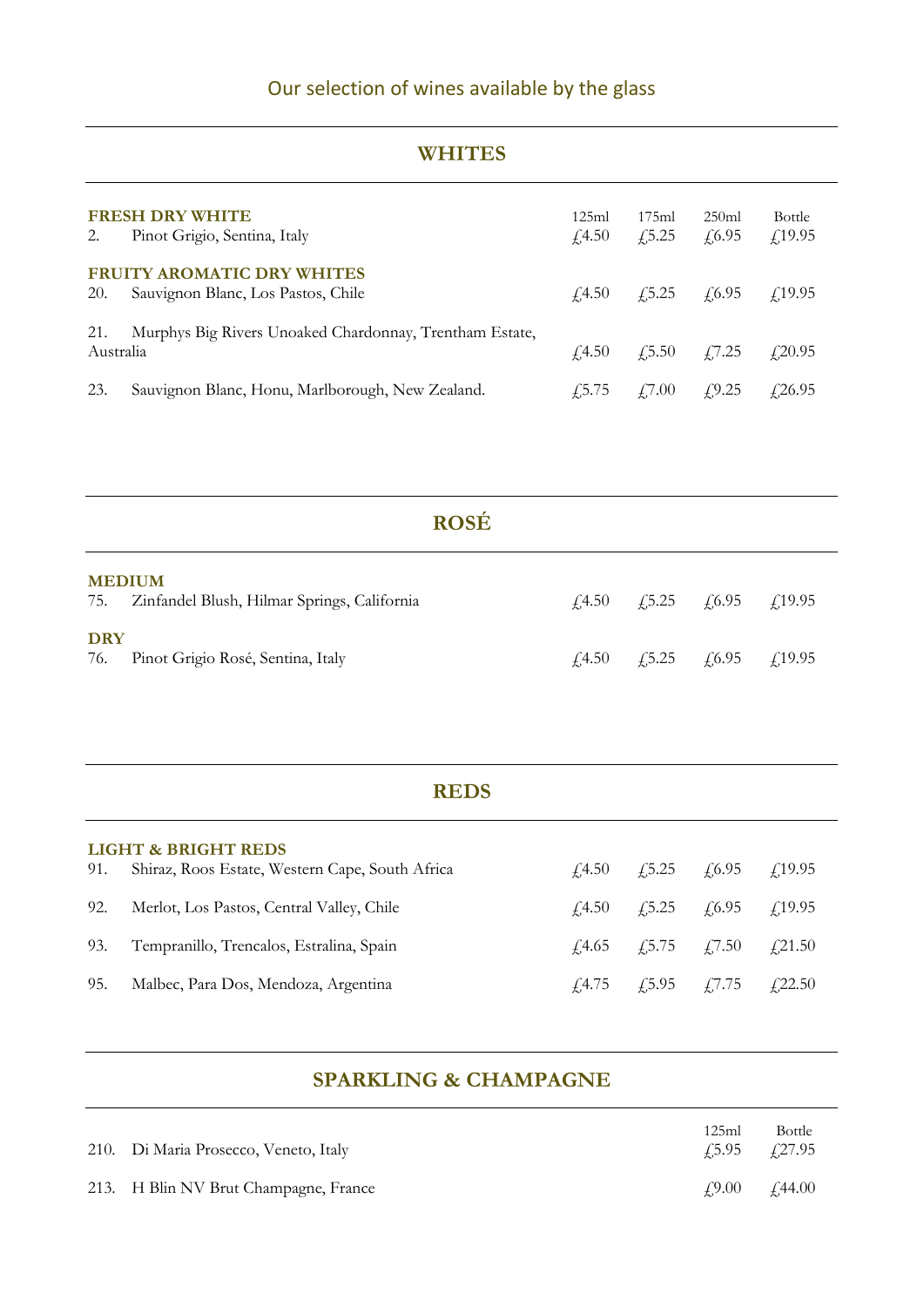## **SPARKLING & CHAMPAGNE**

|      | 210. Di Maria Prosecco, Veneto, Italy         | <b>Bottle</b><br>$f$ , 27.95 |
|------|-----------------------------------------------|------------------------------|
|      | 211. Di Maria Rosato, Spumante, Veneto, Italy | £27.95                       |
|      | 213. H Blin NV Brut Champagne, France         | f44.00                       |
| 214. | Taittinger NV Brut Champagne, France          | £72.00                       |
|      | 218. Veuve Clicquot NV Champagne, France      | £89.00                       |
|      | 219. Laurent Perrier Rosé, Champagne, France  | $\sqrt{.95.00}$              |

### **WHITES**

|     | <b>FRESH DRY WHITES</b>                                                                                                                                                                                                            |          |
|-----|------------------------------------------------------------------------------------------------------------------------------------------------------------------------------------------------------------------------------------|----------|
| 2.  | Pinot Grigio, Sentina, Italy                                                                                                                                                                                                       | f(19.95) |
| 4.  | Domaine Mas Bahourat, Vieilles Vignes Viognier, Gard, France                                                                                                                                                                       | £22.50   |
| 7.  | Gavi, Alasia, Piedmont, Italy                                                                                                                                                                                                      | £27.50   |
| 8.  | Albarino Rias Baixas, Torres de Ermelo, Spain<br>Albarino is recognised as one of the premier white grape varieties in Spain, producing<br>scintillating dry white wines suitable for seafood, grilled fish and white meat dishes. | £,31.00  |
| 9.  | Pinot Gris, Waipara Springs, New Zealand                                                                                                                                                                                           | £31.25   |
|     | <b>FRUITY AROMATIC DRY WHITES</b>                                                                                                                                                                                                  |          |
| 20. | Sauvignon Blanc, Los Pastos, Central Valley, Chile                                                                                                                                                                                 | f(19.95) |
| 21. | Murphys Big Rivers Unoaked Chardonnay, Trentham Estate, Australia                                                                                                                                                                  | £,20.95  |
| 22. | Ai Galera, Mistico, Tejo, Portugal<br>Verdelho and Fernão Pires combine to produce a delightful style.                                                                                                                             | £22.95   |
| 23. | Sauvignon Blanc, Honu, Marlborough, New Zealand.                                                                                                                                                                                   | £26.95   |
| 24. | Riesling, Pioneer Road, Clare Valley, Australia<br>The Clare Valley is home to some of Australia's finest dry rieslings - these styles are perfect<br>for fish, white meats and asian influenced dishes.                           | £26.95   |
|     | <b>FRUITY AROMATIC DRY WHITES</b>                                                                                                                                                                                                  |          |
| 26. | 2018 Sancerre Blanc, Moulin des Vrillères, Lauverjat, Loire, France                                                                                                                                                                | £36.95   |
| 27. | 2019 Pouilly Fumé, Domaine Thibault, Dezat, Loire, France                                                                                                                                                                          | £36.95   |
|     | <b>MEDIUM WHITE</b>                                                                                                                                                                                                                |          |

35. Bacchus, New Hall Vineyards, Essex, England  $\qquad \qquad \qquad \qquad \mathcal{L}$ 26.95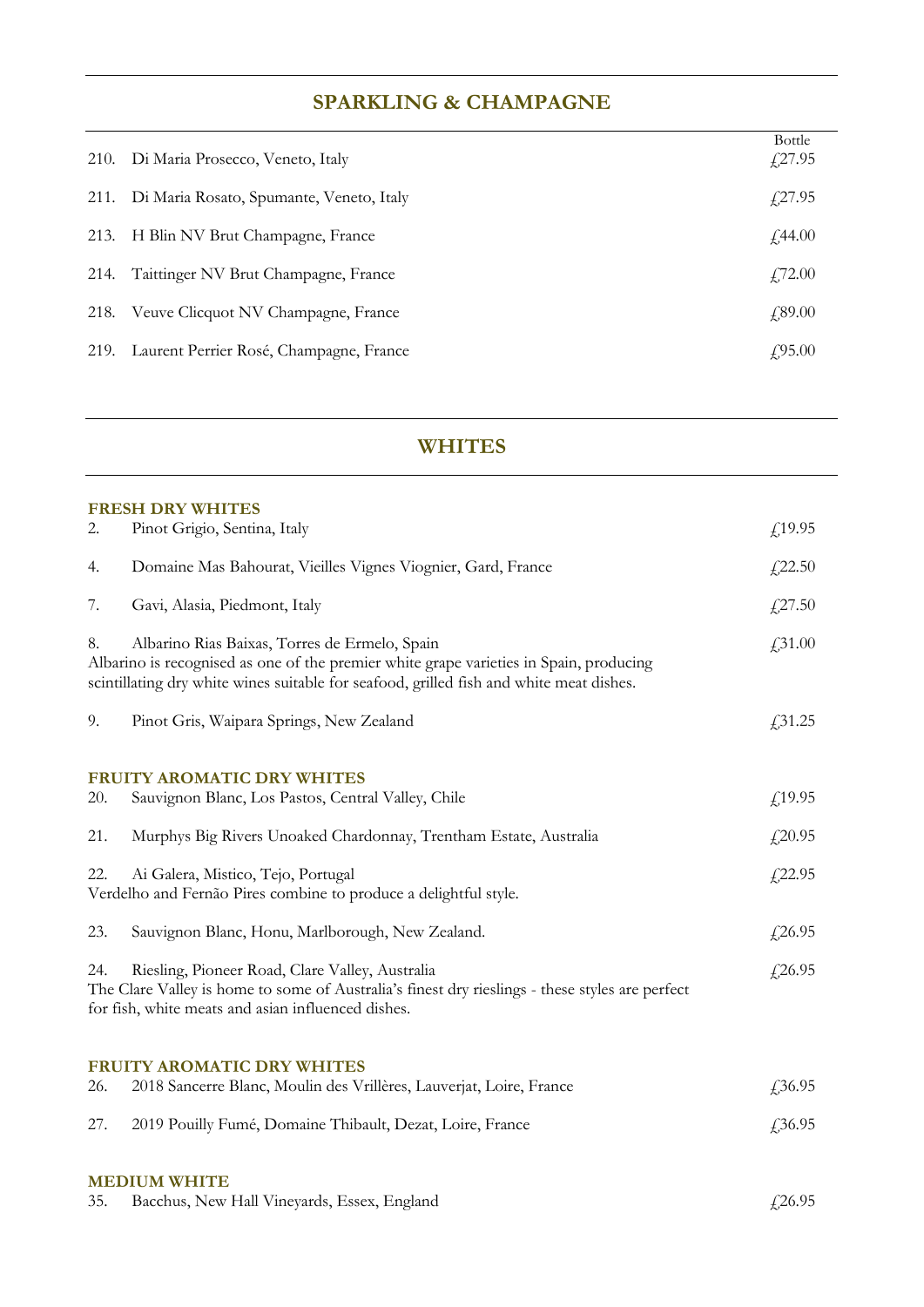| 46.               | UNOAKED AND LIGHTLY OAKED DRY WHITE<br>2019 Mâcon Fuissé, Domaine Gilles Noblet, Mâconnais, France                                                                                                                                                                     | <b>Bottle</b><br>£33.95 |
|-------------------|------------------------------------------------------------------------------------------------------------------------------------------------------------------------------------------------------------------------------------------------------------------------|-------------------------|
| 49.               | 2019 Chateauneuf du Pape, Chante Cigale Rhone, France                                                                                                                                                                                                                  | $\sqrt{55.75}$          |
| 50.<br>of colour. | 2018 Blondie, (Blanc de Noir), The Wooing Tree, Central Otago, New Zealand<br>The precise and careful pressing of the black grapes of Pinot Noir allow the clear juice<br>within to be concentrated into a deliciously elegant glass of white wine that carries a tint | $\sqrt{55.75}$          |

# **ROSÉ**

| <b>MEDIUM</b><br>75. | Zinfandel Blush, Hilmar Springs, California                 | f(19.95)       |
|----------------------|-------------------------------------------------------------|----------------|
| <b>DRY</b><br>76.    | Pinot Grigio Rosé, Sentina, Italy                           | $\angle 19.95$ |
| 77.                  | 2019 Château de la Deidière Rosé, Côtes de Provence, France | $\sqrt{29.95}$ |

## **REDS**

#### **LIGHT FRUIT DRIVEN REDS**

| 91.  | Shiraz, Roos Estate, Western Cape, South Africa                                                                                                                                                                                                          | f(19.95) |
|------|----------------------------------------------------------------------------------------------------------------------------------------------------------------------------------------------------------------------------------------------------------|----------|
| 92.  | Merlot, Los Pastos, Central Valley, Chile                                                                                                                                                                                                                | £,19.95  |
| 93.  | Tempranillo, Trencalos, Estralina, Spain                                                                                                                                                                                                                 | £21.50   |
| 94.  | Conviviale Montepulciano d'Abruzzo, Italy                                                                                                                                                                                                                | £21.50   |
| 95.  | Malbec, Para Dos, Mendoza, Argentina                                                                                                                                                                                                                     | £22.50   |
|      | <b>SERIOUS FULL FLAVOURED REDS</b><br>112. Opta Red, Dâo, Portugal<br>A delightful blend of Touriga Nacional, Tinta Roriz, Alfrocheiro - smooth and enticing,<br>perfect for the red and game dishes of the season.                                      | £23.95   |
| 114. | Reserve de Fleur, Cotes du Rhone, Cotes du Rhone, France                                                                                                                                                                                                 | £25.75   |
| 116. | Pinot Noir, Honu, Marlborough, New Zealand                                                                                                                                                                                                               | £29.95   |
| 117. | 2017 Cabernet Sauvignon, Thorn Clarke, Barossa Valley, Australia                                                                                                                                                                                         | £30.95   |
| 119. | 2019 St Amour, Chateau Belleverne, Beaujolais, France                                                                                                                                                                                                    | £32.50   |
| 121. | 2010 Bodegas Ontañón, Reserva Rioja, Spain<br>An opportunity to enjoy a 'Reserva' with bottle age - Bodegas Ontañón are masters at<br>producing supple yet intense flavours from the Tempranillo and Garnacha grapes -<br>perfect to match lamb or beef. | £38.95   |